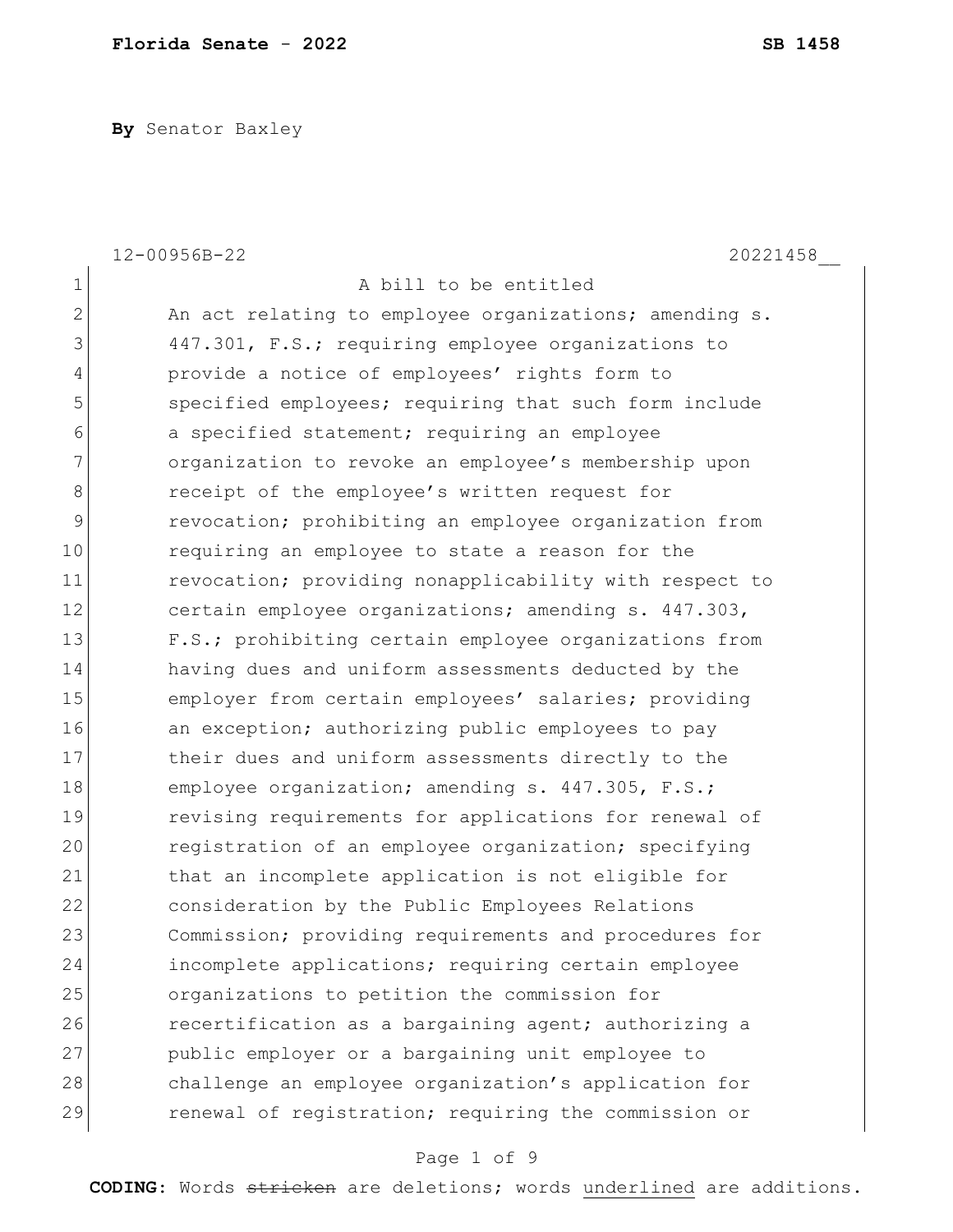|    | $12 - 00956B - 22$<br>20221458                                   |
|----|------------------------------------------------------------------|
| 30 | its designated agent to review the application;                  |
| 31 | requiring the commission to revoke the registration              |
| 32 | and certification under certain circumstances;                   |
| 33 | providing nonapplicability with respect to certain               |
| 34 | employee organizations; amending s. 1012.2315, F.S.;             |
| 35 | revising requirements for applications for renewals of           |
| 36 | reqistration for employee organizations certified as             |
| 37 | bargaining agents for units of instructional                     |
| 38 | personnel; requiring the commission to conduct                   |
| 39 | investigations and hold hearings under certain                   |
| 40 | circumstances; authorizing certain representatives to            |
| 41 | participate in the commission's hearings; requiring              |
| 42 | the commission to immediately revoke an employee                 |
| 43 | organization's certification as a bargaining agent if            |
| 44 | a specified determination is made; authorizing the               |
| 45 | commission to adopt rules; reenacting s. $110.114(3)$ ,          |
| 46 | F.S., relating to employee wage deductions, to                   |
| 47 | incorporate the amendment made to s. 447.303, F.S., in           |
| 48 | a reference thereto; providing severability; providing           |
| 49 | applicability; providing an effective date.                      |
| 50 |                                                                  |
| 51 | Be It Enacted by the Legislature of the State of Florida:        |
| 52 |                                                                  |
| 53 | Section 1. Subsection (1) of section 447.301, Florida            |
| 54 | Statutes, is amended to read:                                    |
| 55 | 447.301 Public employees' rights; organization and               |
| 56 | representation.-                                                 |
| 57 | $(1)$ (a) Public employees $shall$ have the right to form, join, |
| 58 | and participate in, or to refrain from forming, joining, or      |

# Page 2 of 9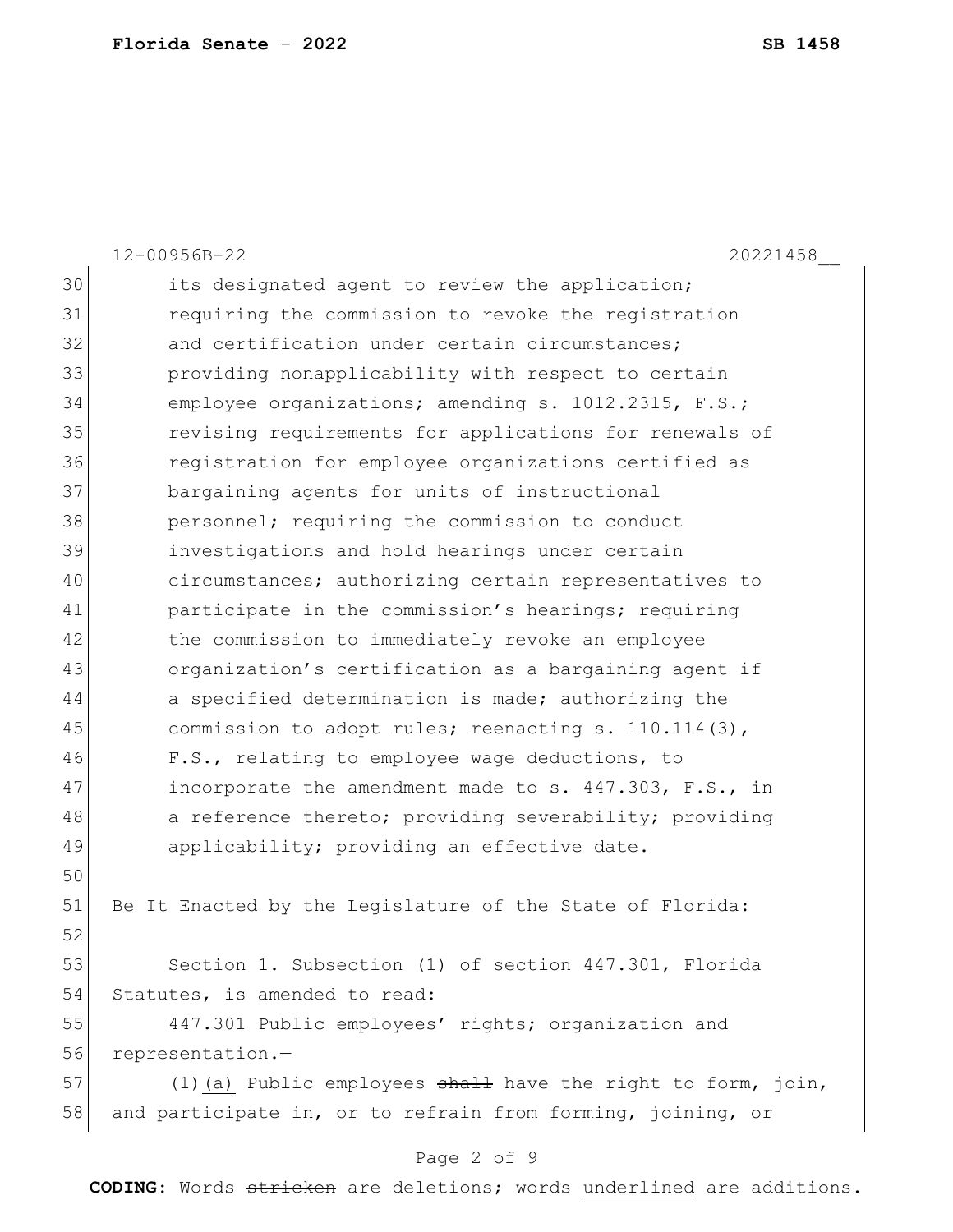|    | 12-00956B-22<br>20221458                                         |
|----|------------------------------------------------------------------|
| 59 | participating in, any employee organization of their own         |
| 60 | choosing.                                                        |
| 61 | (b) 1. By August 1 of each year, an employee organization        |
| 62 | must provide a notice of employees' rights form directly to the  |
| 63 | employees of the public employer who are members of the          |
| 64 | organization. Such form must contain the following statement in  |
| 65 | bold letters and in at least a 14-point type:                    |
| 66 |                                                                  |
| 67 | The State of Florida is a right-to-work state and                |
| 68 | union membership is not required as a condition of               |
| 69 | employment. You have the right to refrain from joining           |
| 70 | and paying dues to an employee organization (union) or           |
| 71 | to join and pay dues to an employee organization.                |
| 72 | Union membership and payment of union dues and                   |
| 73 | assessments is voluntary, and you may not be                     |
| 74 | discriminated against in any manner if you refuse to             |
| 75 | join or financially support a union or if you join and           |
| 76 | financially support a union.                                     |
| 77 |                                                                  |
| 78 | 2. An employee organization must revoke an employee's            |
| 79 | membership within 30 days after receiving his or her written     |
| 80 | request for revocation and no further debt to the employee       |
| 81 | organization from the employee accrues after such revocation. An |
| 82 | employee organization may not require a reason for the           |
| 83 | employee's decision to revoke his or her membership in a request |
| 84 | for revocation of membership.                                    |
| 85 | 3. This paragraph does not apply to members of an employee       |
| 86 | organization that has been certified as a bargaining agent to    |
| 87 | represent law enforcement officers, correctional officers, or    |
|    |                                                                  |

# Page 3 of 9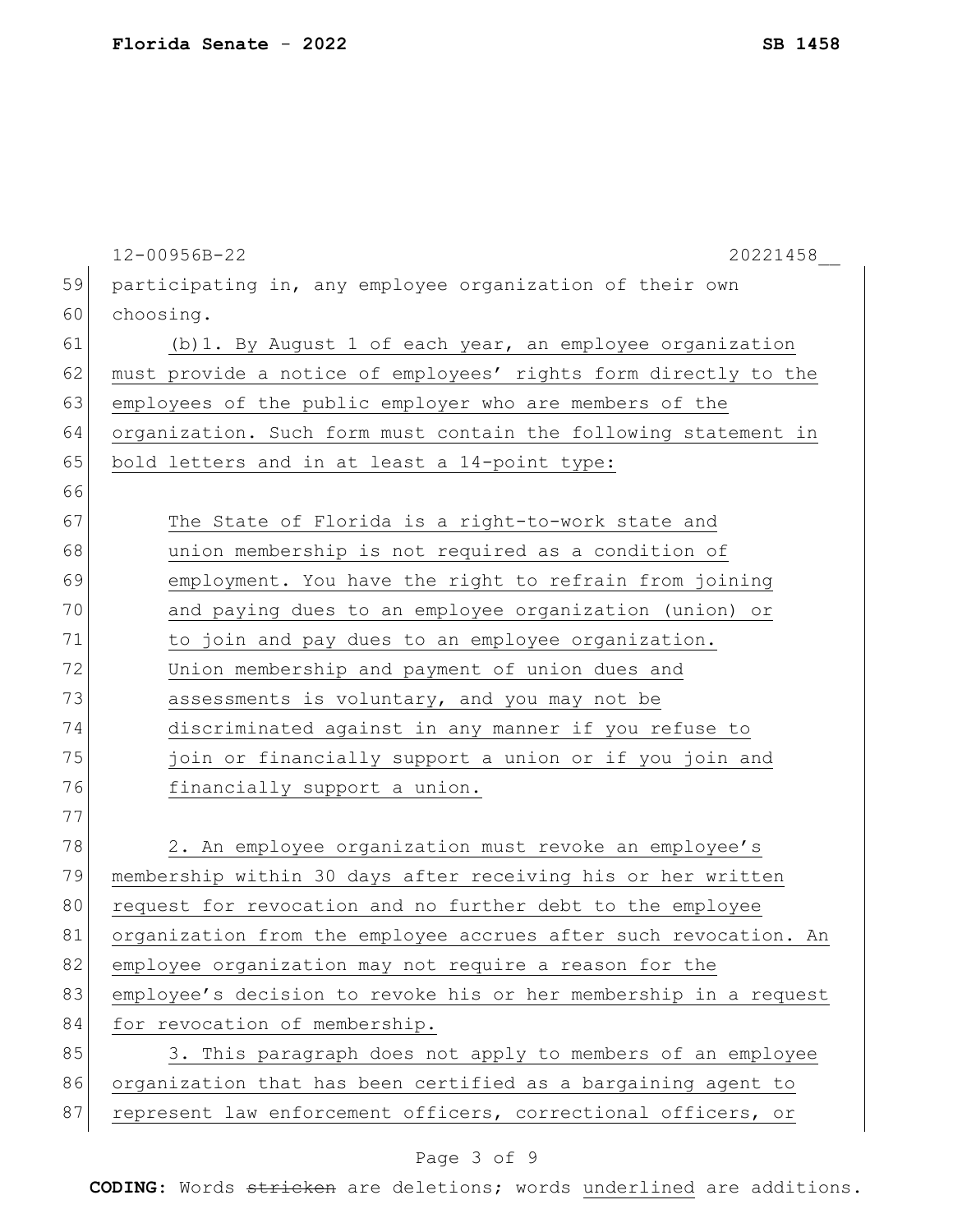|     | $12 - 00956B - 22$<br>20221458                                   |
|-----|------------------------------------------------------------------|
| 88  | correctional probation officers as those terms are defined in s. |
| 89  | $943.10(1)$ , (2), and (3), respectively, or firefighters as     |
| 90  | defined in s. 633.102.                                           |
| 91  | Section 2. Section 447.303, Florida Statutes, is amended to      |
| 92  | read:                                                            |
| 93  | 447.303 Dues; deduction and collection.-                         |
| 94  | (1) Except as authorized in subsection (2), an employee          |
| 95  | organization that has been certified as a bargaining agent may   |
| 96  | not have its dues and uniform assessments deducted by the        |
| 97  | employer from the salaries of those employees in the unit.       |
| 98  | Public employees may pay their dues and uniform assessments      |
| 99  | directly to the employee organization that has been certified as |
| 100 | their bargaining agent.                                          |
| 101 | (2) (a) An Any employee organization that which has been         |
| 102 | certified as a bargaining agent to represent law enforcement     |
| 103 | officers, correctional officers, or correctional probation       |
| 104 | officers as those terms are defined in s. $943.10(1)$ , (2), and |
| 105 | (3), respectively, or firefighters as defined in s. 633.102 has  |
| 106 | shall have the right to have its dues and uniform assessments    |
| 107 | deducted and collected by the employer from the salaries of      |
| 108 | those employees who authorize the deduction of said dues and     |
| 109 | uniform assessments. However, such authorization is revocable at |
| 110 | the employee's request upon 30 days' written notice to the       |
| 111 | employer and employee organization. Said deductions shall        |
| 112 | commence upon the bargaining agent's written request to the      |
| 113 | employer.                                                        |
| 114 | (b) Reasonable costs to the employer of said deductions is       |
| 115 | shall be a proper subject of collective bargaining.              |

116 (c) Such right to deduction, unless revoked under pursuant

# Page 4 of 9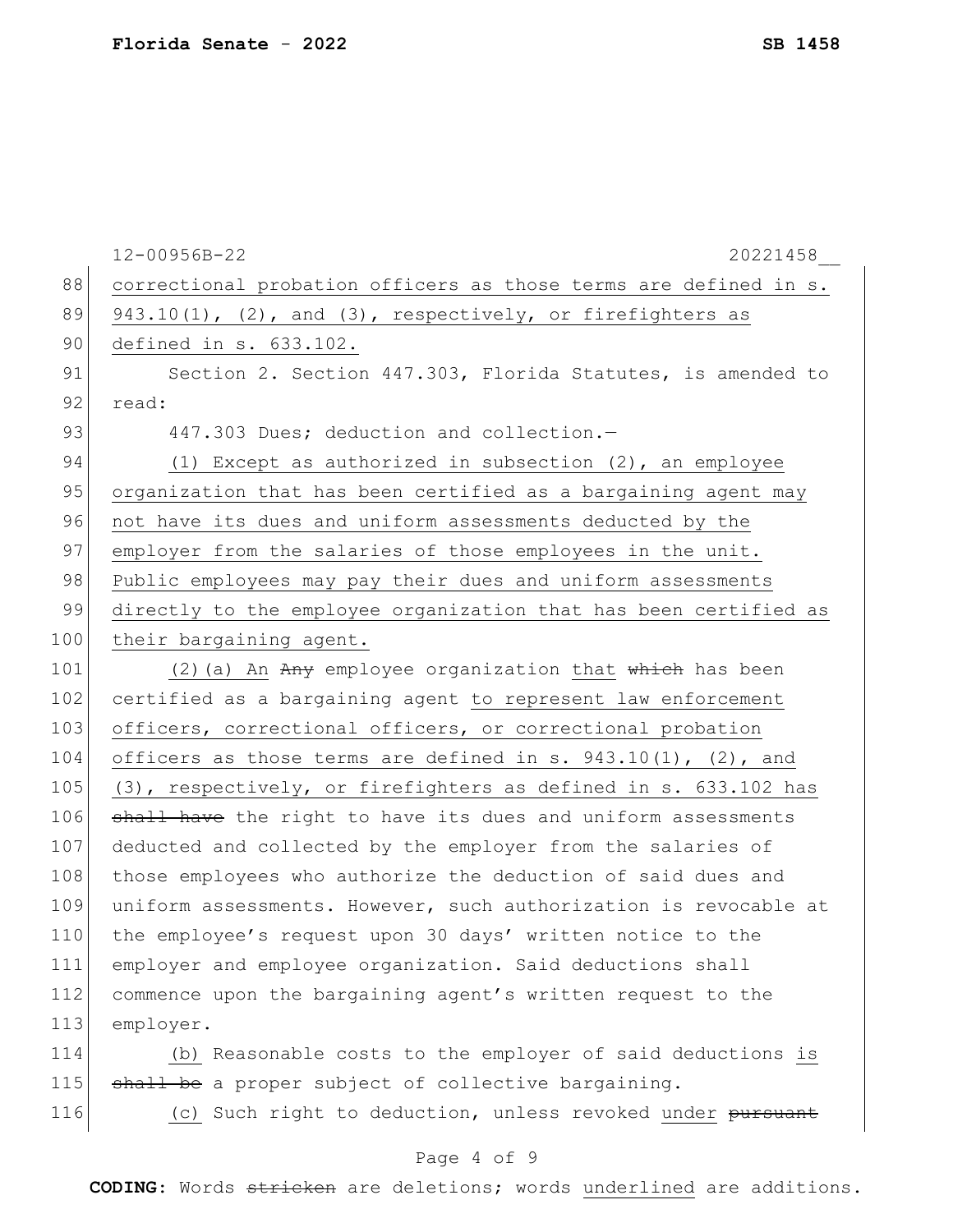|     | 12-00956B-22<br>20221458                                         |
|-----|------------------------------------------------------------------|
| 117 | to s. 447.507, is shall be in force for so long as the employee  |
| 118 | organization remains the certified bargaining agent for the      |
| 119 | employees in the unit.                                           |
| 120 | (3) The public employer is expressly prohibited from any         |
| 121 | involvement in the collection of fines, penalties, or special    |
| 122 | assessments.                                                     |
| 123 | Section 3. Present subsections (3) and (4) of section            |
| 124 | 447.305, Florida Statutes, are redesignated as subsections (8)   |
| 125 | and (9), respectively, and new subsections (3) and (4) and       |
| 126 | subsections (5), (6), and (7) are added to that section, to      |
| 127 | read:                                                            |
| 128 | 447.305 Registration of employee organization.-                  |
| 129 | $(3)$ In addition to subsection $(2)$ , an employee organization |
| 130 | that has been certified as the bargaining agent for public       |
| 131 | employees must include for each such certified bargaining unit   |
| 132 | the following information and documentation in its application   |
| 133 | for renewal of registration:                                     |
| 134 | (a) The number of employees in the bargaining unit who are       |
| 135 | eligible for representation by the employee organization as of   |
| 136 | December 31 of that renewal period.                              |
| 137 | (b) The number of employees who are represented by the           |
| 138 | employee organization as of December 31 of that renewal period,  |
| 139 | specifying the number of members who pay full membership dues    |
| 140 | and the number of members who do not pay full membership dues.   |
| 141 | To confirm such membership numbers, the employee organization    |
| 142 | must provide a copy of each employee's dues authorization form,  |
| 143 | if applicable, and a copy of each employee's employees' rights   |
| 144 | form required under s. 447.301(1)(b) signed by the employee      |
| 145 | within the previous 12 months.                                   |

# Page 5 of 9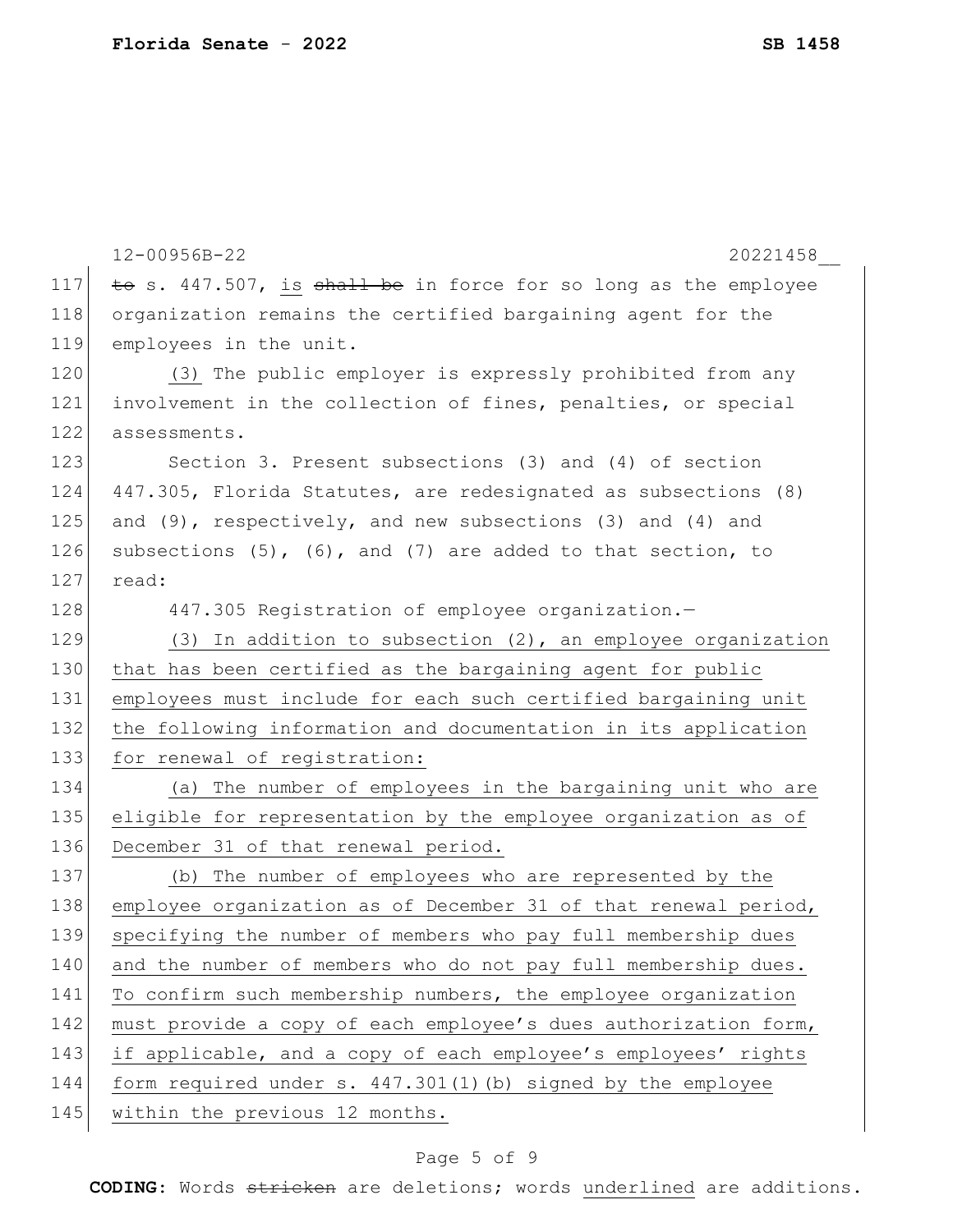|     | 12-00956B-22<br>20221458                                         |
|-----|------------------------------------------------------------------|
| 146 | (c) Documentation provided by the public employer verifying      |
| 147 | the information provided in paragraphs (a) and (b).              |
| 148 | (d) Documentation provided by the public employer verifying      |
| 149 | that it was provided a copy of the employee organization's       |
| 150 | application for renewal of registration.                         |
| 151 | (4) An application for renewal of registration is                |
| 152 | incomplete and is not eligible for consideration by the          |
| 153 | commission if it does not include all of the information and     |
| 154 | documentation required in subsection (3). The commission shall   |
| 155 | notify the employee organization if the application is           |
| 156 | incomplete. An incomplete application must be dismissed if the   |
| 157 | required information and documentation are not provided within   |
| 158 | 10 days after the employee organization receives such notice.    |
| 159 | (5) Notwithstanding the provisions of this chapter relating      |
| 160 | to collective bargaining, an employee organization whose full-   |
| 161 | dues-paying membership is less than 50 percent of the employees  |
| 162 | eligible for representation in the bargaining unit must petition |
| 163 | the commission pursuant to s. $447.307(2)$ and (3) for           |
| 164 | recertification as the exclusive representative of all employees |
| 165 | in the bargaining unit within 1 month after the date on which    |
| 166 | the employee organization applies for renewal of registration    |
| 167 | pursuant to subsection (2). The certification of an employee     |
| 168 | organization that does not comply with this section is revoked.  |
| 169 | (6) The public employer or a bargaining unit employee may        |
| 170 | challenge an employee organization's application for renewal of  |
| 171 | registration if the public employer or bargaining unit employee  |
| 172 | believes that the application is inaccurate. The commission or   |
| 173 | one of its designated agents shall review the application to     |
| 174 | determine its accuracy and compliance with this section. If the  |

# Page 6 of 9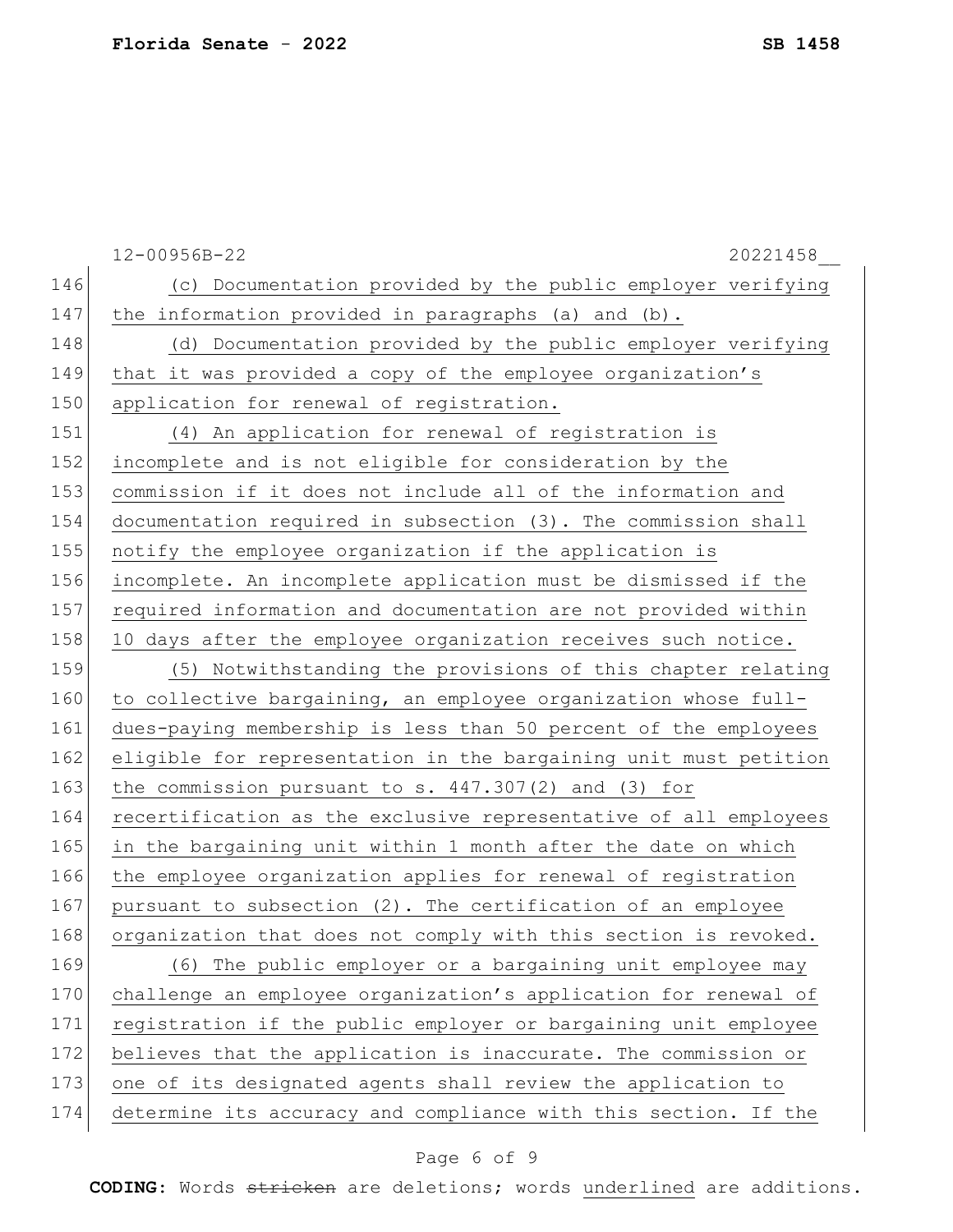|     | 12-00956B-22<br>20221458                                            |
|-----|---------------------------------------------------------------------|
| 175 | commission finds that the application is inaccurate or does not     |
| 176 | comply with this section, the commission shall revoke the           |
| 177 | registration and certification of the employee organization.        |
| 178 | (7) Subsections $(3)-(6)$ do not apply to an employee               |
| 179 | organization that has been certified as the bargaining agent        |
| 180 | representing law enforcement officers, correctional officers, or    |
| 181 | correctional probation officers as those terms are defined in s.    |
| 182 | $943.10(1)$ , (2), or (3), respectively, firefighters as defined in |
| 183 | s. 633.102, or instructional personnel as defined in s.             |
| 184 | $1012.01(2)$ .                                                      |
| 185 | Section 4. Paragraph (c) of subsection (4) of section               |
| 186 | 1012.2315, Florida Statutes, is amended to read:                    |
| 187 | 1012.2315 Assignment of teachers.-                                  |
| 188 | (4) COLLECTIVE BARGAINING.-                                         |
| 189 | (c)1. In addition to the provisions under s. $447.305(2)$ , an      |
| 190 | employee organization that has been certified as the bargaining     |
| 191 | agent for a unit of instructional personnel as defined in s.        |
| 192 | 1012.01(2) must include for each such certified bargaining unit     |
| 193 | the following information in its application for renewal of         |
| 194 | registration:                                                       |
| 195 | a. The number of employees in the bargaining unit who are           |
| 196 | eligible for representation by the employee organization.           |
| 197 | b. The number of employees in the bargaining unit who are           |
| 198 | full-dues-paying members of represented by the employee             |
| 199 | organization as of December 31 of the previous year. To confirm     |
| 200 | such membership numbers, the employee organization must provide     |
| 201 | a copy of each employee's dues authorization form, if               |
| 202 | applicable, and a copy of each employee's employees' rights form    |
| 203 | required under s. 447.301(1)(b) signed by the employee within       |
|     |                                                                     |

# Page 7 of 9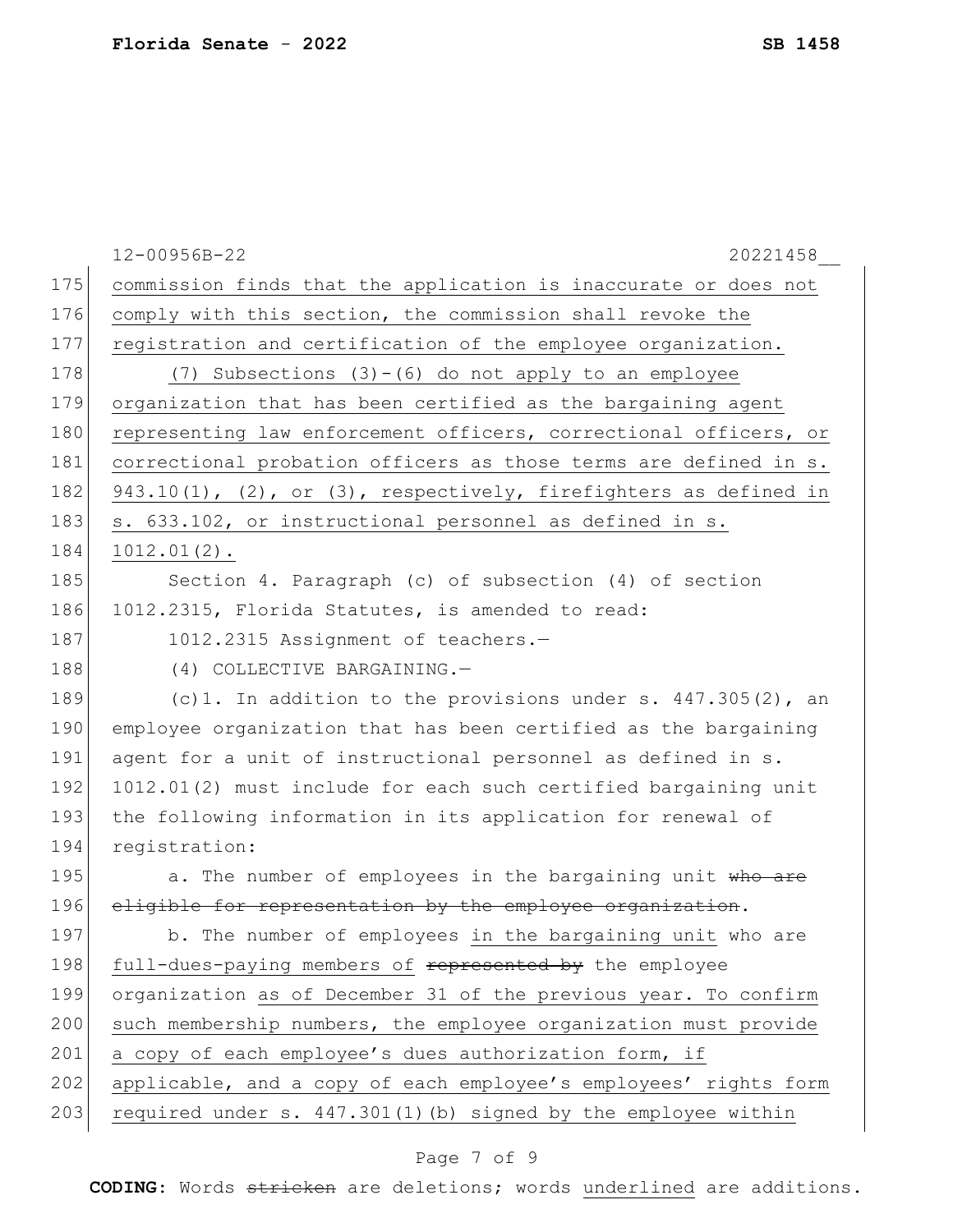|     | 12-00956B-22<br>20221458                                           |
|-----|--------------------------------------------------------------------|
| 204 | the previous 12 months., specifying the number of members who      |
| 205 | pay dues and the number of members who do not pay dues.            |
| 206 | 2. Notwithstanding the provisions of chapter 447 relating          |
| 207 | to collective bargaining, an employee organization whose full-     |
| 208 | dues-paying dues paying membership is less than 50 percent of      |
| 209 | the employees represented eligible for representation in the       |
| 210 | unit, as identified in subparagraph 1., must petition the Public   |
| 211 | Employees Relations Commission pursuant to $s. 447.307(2)$ and (3) |
| 212 | for recertification as the exclusive representative of all         |
| 213 | employees in the unit within 1 month after the date on which the   |
| 214 | organization applies for renewal of registration pursuant to s.    |
| 215 | 447.305(2). The certification of an employee organization that     |
| 216 | does not comply with this paragraph is revoked.                    |
| 217 | 3. Notwithstanding s. 447.305(6), if a petition is filed           |
| 218 | with the Public Employees Relations Commission which is            |
| 219 | supported by documentary evidence and which contests information   |
| 220 | or assertions of an employee organization's application for        |
| 221 | renewal of registration, the commission must conduct an            |
| 222 | investigation and hold a hearing to determine the accuracy of      |
| 223 | such application. Representatives of the petitioner, employee      |
| 224 | organization, and employer may participate in the hearing. If,     |
| 225 | by a majority vote of the commissioners, the commission            |
| 226 | determines that the percentage of employees in the bargaining      |
| 227 | unit who were full-dues-paying members of the employee             |
| 228 | organization at the time the application was submitted was less    |
| 229 | than 50 percent, the commission must immediately revoke the        |
| 230 | employee organization's certification as a bargaining agent.       |
| 231 | 4. The Public Employees Relations Commission may adopt             |
| 232 | rules to implement this paragraph.                                 |

# Page 8 of 9